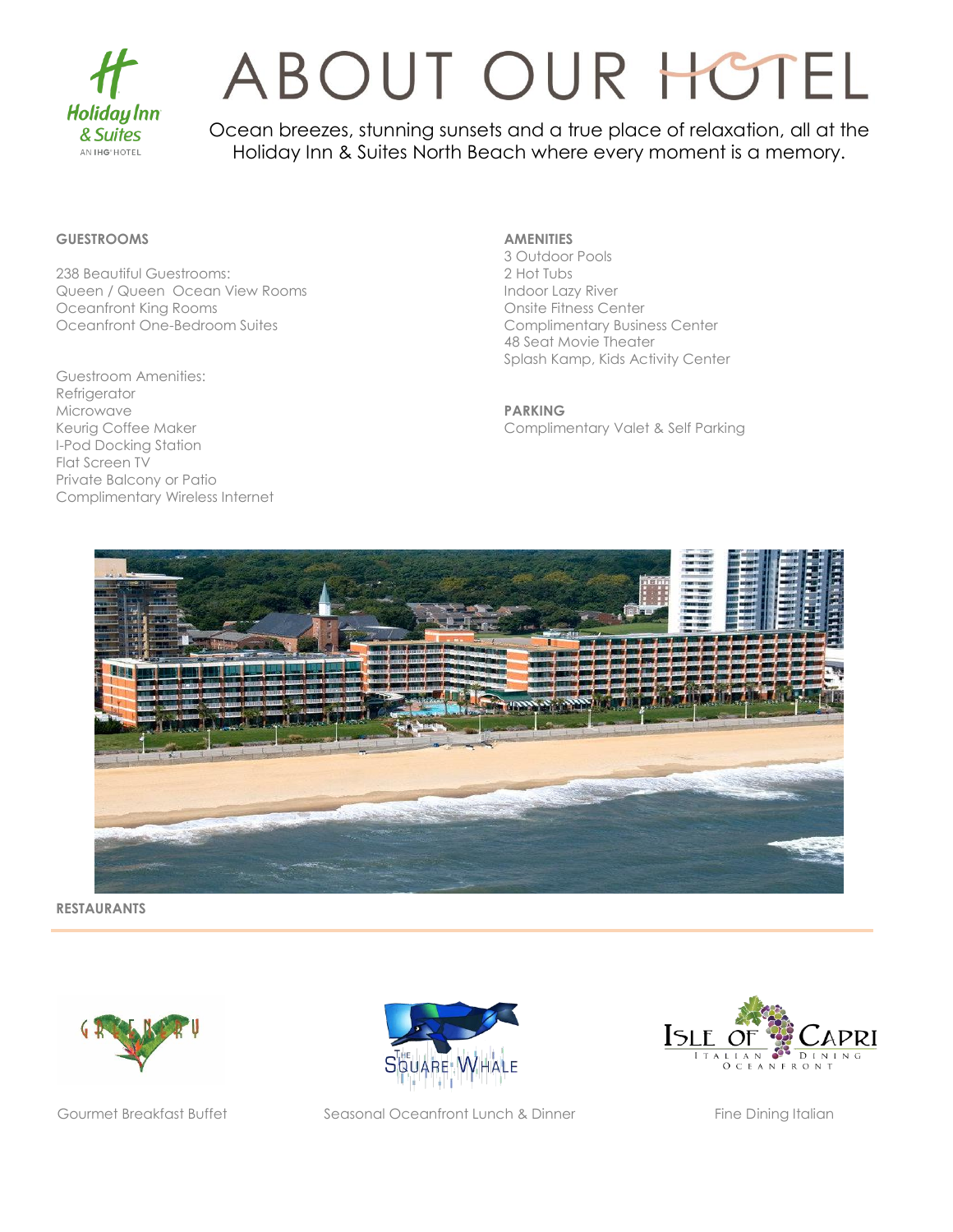

# RECEPTION DETAILS

#### **YOUR EVENT EXPERIENCE INCLUDES THE FOLLOWING:**

One Hour Welcome Reception with Artisan Cheese Display and Three Passed Hors d'oeuvres (Excluding Noon Nuptials)

Your choice of beverage service

Complimentary wedding menu tasting for up to two guests

Champagne Toast for Bride and Groom

Cake cutting and service by our Professional Staff

Use of reception venue for up to five hours

Appropriate tables, chairs, china, silverware and glassware

White floor-length tablecloths with white overlay for dinner tables

Two votive candles per guest table

Dance floor and DJ table

Display tables for cake, gifts and place cards

Complimentary standard guestroom for wedding couple on the reception night with a minimum purchase of \$3000 in food and beverage.

#### **WEDDING ENHANCEMENTS AVAILABLE FOR AN ADDITIONAL FEE:**

Special effect lighting

Chiavari Chairs

Draping

Specialty Linens

Charger Plates

#### **REHEARSAL DINNERS**

Celebrate with family and friends the night before the wedding at our Square Whale or Isle of Capri!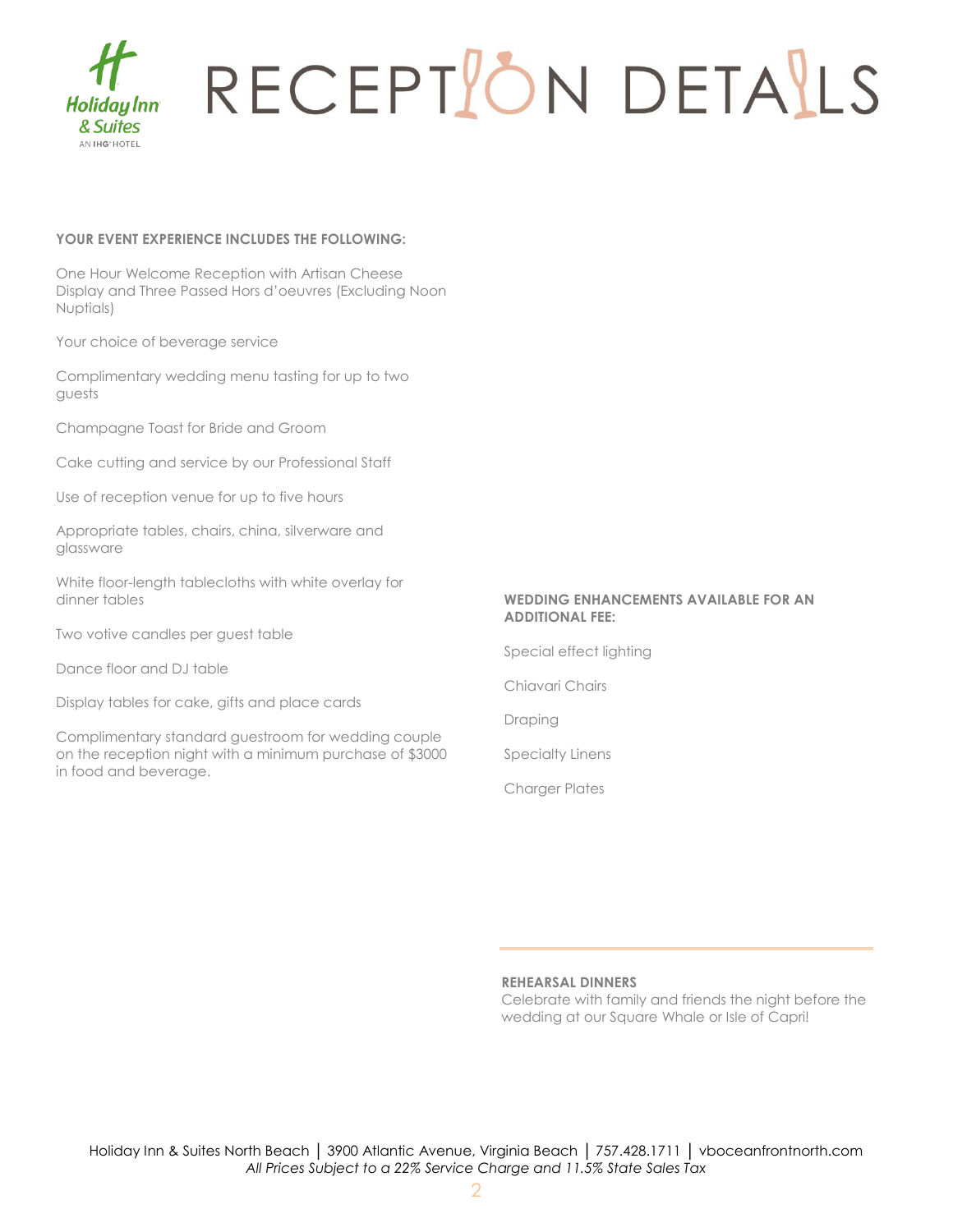

# PLATED DINNER

#### **Hand Passed Hors d'oeuvres**

*Please select three of the following \*3 Pieces will be supplied per guaranteed guest.*

#### **CHILLED**

Bocconcini & Grape Tomato Skewers Tuna Tataki on Wonton Crisp with Hijiki and Cusabi Smoked Salmon Mousse Canape Asparagus and Asiago Cheese wrapped in Phyllo Roasted Tomato Bruschetta with Goat Cheese, Seasonal Berry, and Honey Drizzle on a Toasted Pita

#### **WARM**

Duck Bacon & Sweet Corn Wonton Crispy Raspberry and Brie in Phyllo Thai Vegetable Spring Rolls Spanakopita Vegetable Samosas Bacon Wrapped Shrimp Miniature Crab Cake

#### **Dinner Service**

#### *Includes Freshly Baked Rolls*

#### **SALAD** *| Select One Salad*

Mixed Greens | Grape Tomato, Cucumber, Shaved Red Onion, Buttermilk Ranch, White Balsamic Vinaigrette

Caesar Salad | Romaine, Herb Croutons, Shaved Parmesan, Caesar Dressing

#### **ENTRÉE** *| Select One Entrée*

Basil Dusted Chicken with Sweet Sherry Cream and Tomato Jam

Walnut Crusted Chicken with Roasted Red Peppers and Blue Cheese Cream Sauce

Chicken Rustica with Sun Dried Tomato Cream and Crispy **Prosciutto** 

Salmon with Tomato, Caper Beurre Blanc

Sun Dried Tomato Pesto and Panko Crusted Cod

Slow Roasted Beef Tenderloin with Roasted Garlic Demi

*Please note that you may select up to two (2) plated entrées for groups exceeding 50 guests, but an accurate entree count must be provided four (4) business days prior to your event. Multiple entrees will share the same starch and vegetable. Entrée cards must be provided for our staff to identify your guests' choice of entrée.*

Spinach Salad | Shaved Red Onion, Feta Cheese, Candied Pecans, Blood Orange Vinaigrette

#### **Starch** *| Select One Starch*

Oven Roasted Potatoes

Roasted Garlic Mashed Potatoes

Wild Rice Pilaf

Sun Dried Tomato Risotto

#### **Vegetable** *| Select One Vegetable*

Charred Asparagus

Petite Sweet Carrots

Fresh Broccolini

Buttered Green Beans

*\$50++ Per guest with a 4 Hour Non-Alcoholic Beverage Station \$77++ Per guest with a 4 Hour Soft Bar \$81++ Per guest with a 4 Hour Deluxe Bar*

*Enhancements*

*To Enhance Your Open to Bar to Premium Brands: Add \$6++ Per Person to Deluxe Package*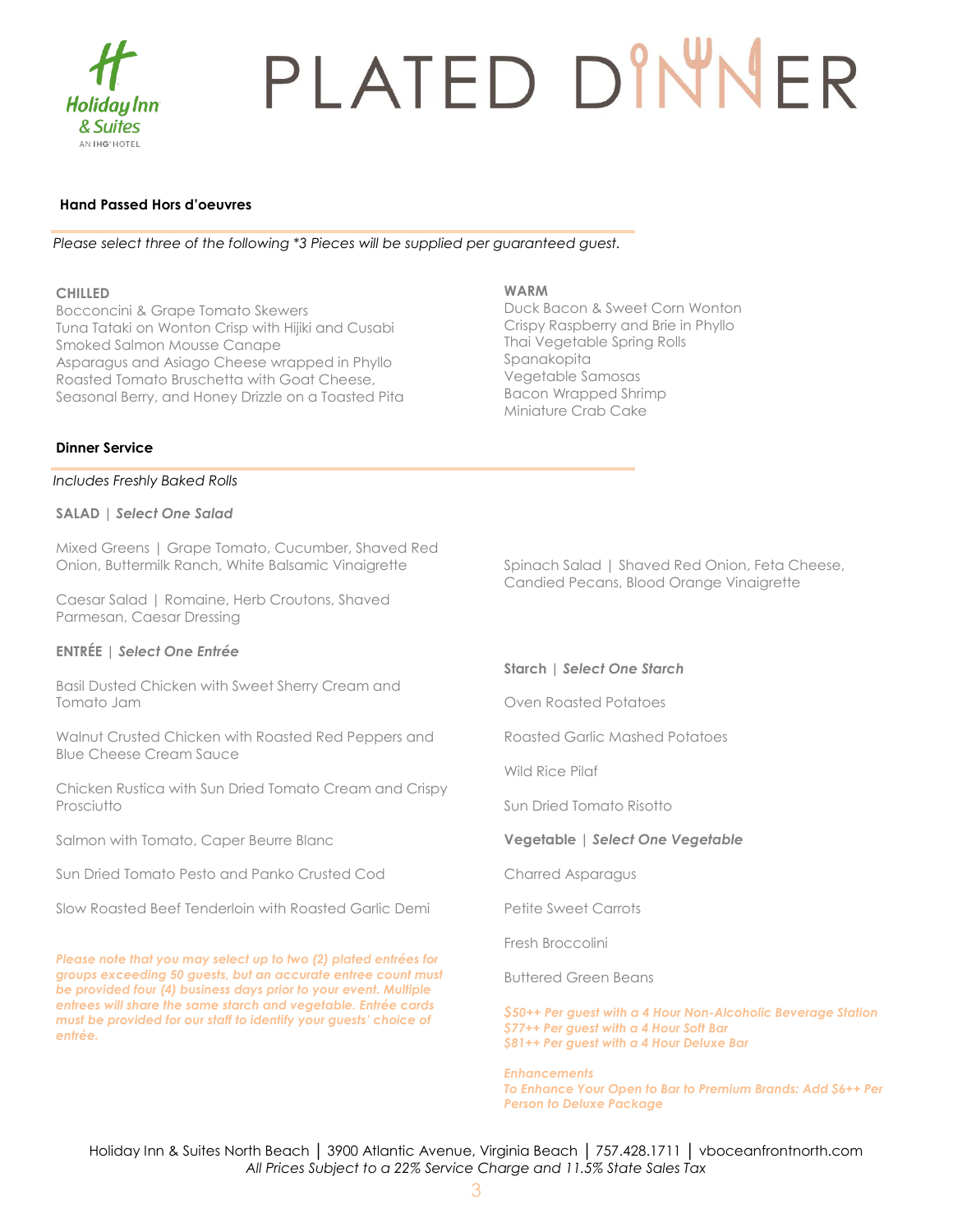

# DUET PLATED<br>DINNER

#### **Hand Passed Hors d'oeuvres**

*Please select three of the following \*3 Pieces will be supplied per guaranteed guest.*

#### **CHILLED**

Bocconcini & Grape Tomato Skewers Tuna Tataki on Wonton Crisp with Hijiki and Cusabi Smoked Salmon Mousse Canape Asparagus and Asiago Cheese wrapped in Phyllo Roasted Tomato Bruschetta Roasted Tomato Bruschetta with Goat Cheese, Seasonal Berry, and Honey Drizzle on a Toasted Pita

#### **WARM**

Duck Bacon & Sweet Corn Wonton Crispy Raspberry and Brie in Phyllo Thai Vegetable Spring Rolls Spanakopita Vegetable Samosas Bacon Wrapped Shrimp Miniature Crab Cake

#### **Dinner Service**

#### *Includes Freshly Baked Rolls*

#### **SALAD** *| Select One Salad*

House Salad |Mixed Greens, Grape Tomato, Cucumber, Shaved Red Onion, Buttermilk Ranch, White Balsamic Vinaigrette

Caesar Salad | Romaine, Herb Croutons, Shaved Parmesan, Caesar Dressing

#### **ENTRÉE** *| Select One Entrée*

Herb Seared Chicken Breast, Tomato Confit Paired with Extra Jumbo Shrimp Sweet Sherry Cream Wild Rice Pilaf | Medley of Seasonal Vegetables

Grilled Chicken Breast, Garlic-Herbed Butter Paired with Pan Seared Petite Filet of Salmon Finished with Mango Salsa Red Bliss Mashed Potato | Honey Glazed Petite Carrot

Petite Filet of Beef, Sun Dried Tomato Demi, paired with a Jumbo Lump Crab Cake, Roasted Corn and Sweet Thai Chili Relish

Herb Roasted Potatoes | Asparagus

*Please note that you may select up to two (2) plated entrées for groups exceeding 50 guests, but an accurate entree count must be provided four (4) business days prior to your event. Multiple entrees will share the same starch and vegetable. Entrée cards must be provided for our staff to identify your guests' choice of entrée.*

Spinach Salad | Shaved Red Onion, Feta Cheese, Candied Pecans, Blood Orange Vinaigrette

Teriyaki Glazed Salmon and Extra Jumbo Shrimp with Mango Pineapple Salsa Jasmine Rice | Steamed Bok Choy

Jumbo Lump Crab Cake with Chipotle Remoulade Paired with Extra Jumbo Shrimp Wild Rice Pilaf | Asparagus

*\$56++ Per guest with a 4 Hour Non-Alcoholic Beverage Station \$83++ Per guest with a 4 Hour Soft Bar \$87++ Per guest with a 4 Hour Deluxe Bar*

*Enhancements To Enhance Your Open to Bar to Premium Brands: Add \$6++ Per Person to Deluxe Package*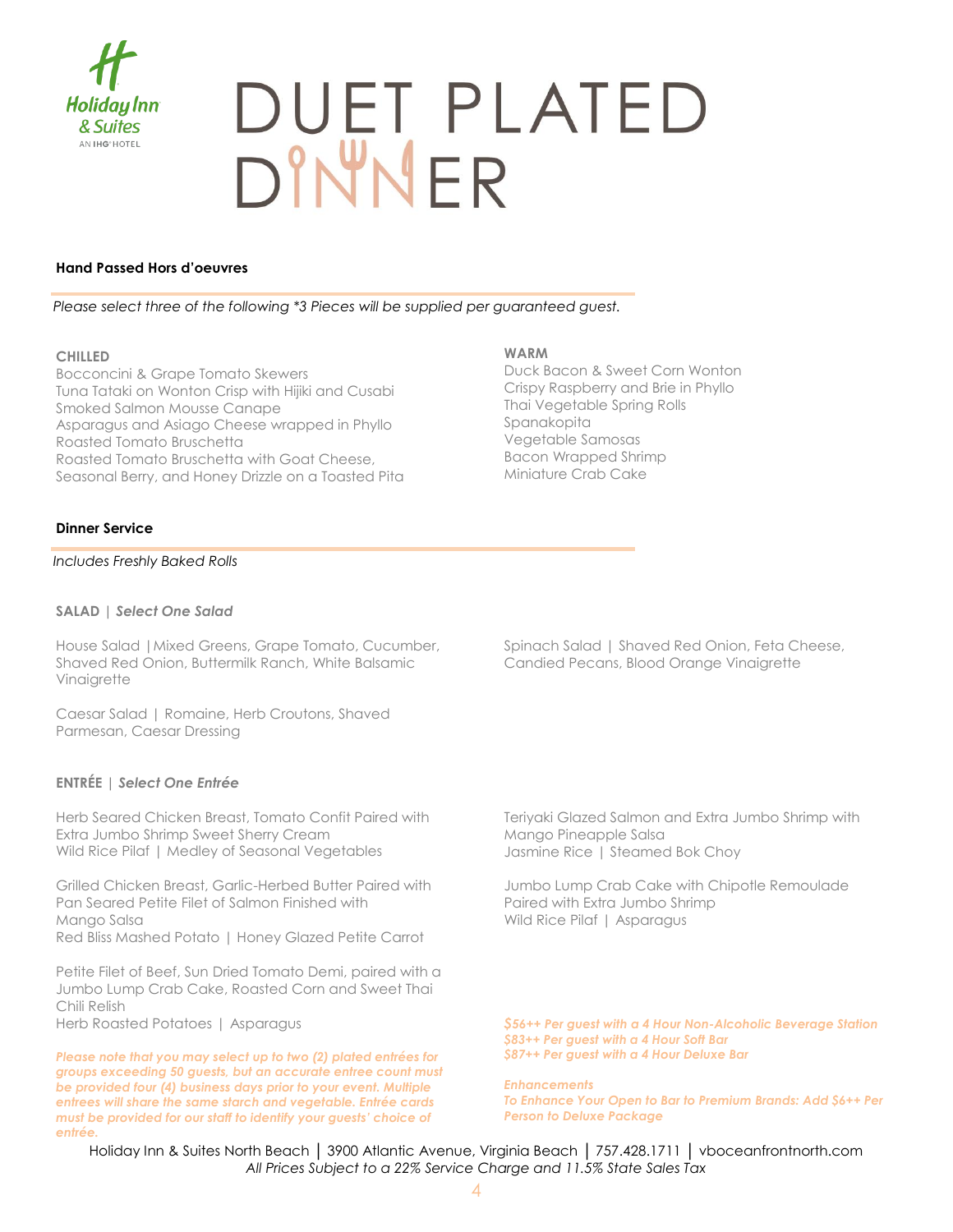

# BUFFET DINNER

#### **Hand Passed Hors d'oeuvres**

*Please select three of the following \*3 Pieces will be supplied per guaranteed guest.*

#### **CHILLED**

Bocconcini & Grape Tomato Skewers Tuna Tataki on Wonton Crisp with Hijiki and Cusabi Smoked Salmon Mousse Canape Asparagus and Asiago Cheese wrapped in Phyllo Roasted Tomato Bruschetta with Goat Cheese, Seasonal Berry, and Honey Drizzle on a Toasted Pita

#### **WARM**

Duck Bacon & Sweet Corn Wonton Crispy Raspberry and Brie in Phyllo Thai Vegetable Spring Rolls Spanakopita Vegetable Samosas Bacon Wrapped Shrimp Miniature Crab Cake

#### **Dinner Service**

*Includes Freshly Baked Rolls*

**SALAD** *| Select One Salad*

Mixed Greens | Grape Tomato, Cucumber, Shaved Red Onion, Buttermilk Ranch, White Balsamic Vinaigrette

Caesar Salad | Romaine, Herb Croutons, Shaved Parmesan, Caesar Dressing

#### **ENTRÉE** *| Select Two Entrées*

Basil Dusted Chicken with Sweet Sherry Cream and Tomato Jam

Chicken Rustica with Sun Dried Tomato Cream and Crispy Prosciutto

Oven-Roasted Salmon with Sweet Sherry Cream and Mango Salsa

Sweet Pineapple Barbeque Mahi

Slow Roasted Top Round of Beef with Roasted Garlic Demi and Sun Dried Tomato

Herb Roasted Pork Tenderloin with Fuji Apple Chutney

Smoked Sausage and Shrimp Creole Pasta

Spinach Salad | Shaved Red Onion, Feta Cheese, Candied Pecans, Blood Orange Vinaigrette

#### **ACCOMPANIMENTS |** *Select Four Accompaniments*

Herb Roasted Potatoes Roasted Garlic Mashed Potatoes Homestyle Mac & Cheese Wild Rice Pilaf Tomato and Spinach Cheese Tortellini Seasonal Vegetable Medley Parmesan Crusted Brussels Buttered Broccoli Curry Roasted Cauliflower Roasted Garlic Green Beans

*\$54++ Per guest with a 4 Hour Non-Alcoholic Beverage Station \$81++ Per guest with a 4 Hour Soft Bar \$85++ Per guest with a 4 Hour Well Bar*

*1.5 Hours of Service*

*Enhancements To Enhance Your Open to Bar to Premium Brands: Add \$6++ Per Person to Deluxe Package*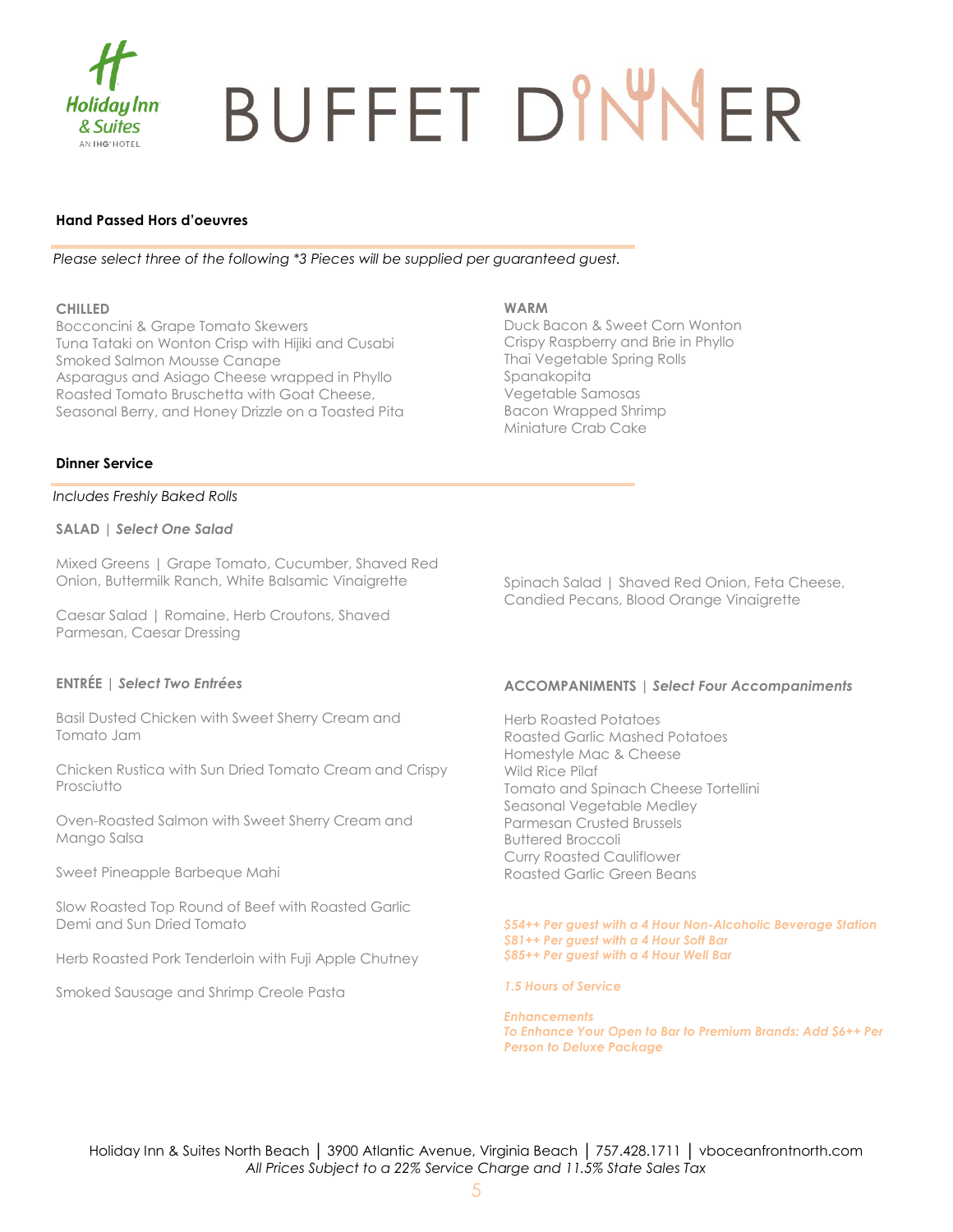

#### **Hand Passed Hors d'oeuvres**

*Please select three of the following \*3 Pieces will be supplied per guaranteed guest.*

#### **CHILLED**

Bocconcini & Grape Tomato Skewers Tuna Tataki on Wonton Crisp with Hijiki and Cusabi Smoked Salmon Mousse Canape Asparagus and Asiago Cheese wrapped in Phyllo Roasted Tomato Bruschetta with Goat Cheese, Seasonal Berry, and Honey Drizzle on a Toasted Pita

#### **WARM**

Duck Bacon & Sweet Corn Wonton Crispy Raspberry and Brie in Phyllo Thai Vegetable Spring Rolls Spanakopita Vegetable Samosas Bacon Wrapped Shrimp Miniature Crab Cake

#### **Dinner Service**

#### *Please select three Food Bars | Minimum of 50 Guest | 25% Surcharge Applies for Groups of less than 50 Guest.*

**Salad Bar** | Romaine, Tuscan Baby Kale, Spinach, Artisan Mixed Greens, Charred Broccoli, Artichoke Hearts, Cremini Mushrooms, Roasted Beets, Cucumber, Olives, Red Onion, Grape Tomato, Mediterranean Marinated Chickpeas, Crumbled Bleu Cheese, Feta Cheese, Sharp Cheddar Cheese, Shaved Parmesan Cheese

\*Additional Charge Per Person\* Grilled Chicken, Served Chilled | \$3 Grilled Salmon, Served Chilled | \$5

**Pasta Bar** |\*\$75.00 Attendant Fee per 50 Guest Cheese Tortellini, Penne Pasta, Alfredo, Marinara, Basil Pesto, Grilled Chicken, Beef Meatballs, Shrimp, Seasonal Medley of Vegetables, Parmesan Cheese, Blue Cheese

**Chip and Dip Bar** | Pico de Gallo, Corn and Black Bean Salsa, Chipotle Ranch, Warm Blue Cheese Craft Ale Dip, Roasted Garlic Hummus, Tortilla Chips, Pita Chips

**Potato Bar** | Baked Russet and Roasted Garlic Mashed Potatoes, Butter, Crumbled Bacon, Chili, Green Onions, Sour Cream, Cheddar Cheese

#### **Slider Bar| Served with Seasoned Fries**

*Choose two options:* Pulled Pork with Slaw Mini Beef Burgers with Lettuce, Tomato, and Onion Jam Grilled Curry Chicken Buffalo Chicken and Blue Cheese Crab Cake with Lettuce, Tomato and Chipotle Aioli Lamb with Mint, Red Onion and Tzatziki Battered Cod with Tartar Sauce

*\*Attendant Station \$75 Chef Attendant Fee │One Chef per 50 Guests* 

*\$45++ Per guest with a 4 Hour Non-Alcoholic Beverage Station \$72++ Per guest with a 4 Hour Soft Bar \$76++ Per guest with a 4 Hour Deluxe Bar*

*1.5 Hours of Service*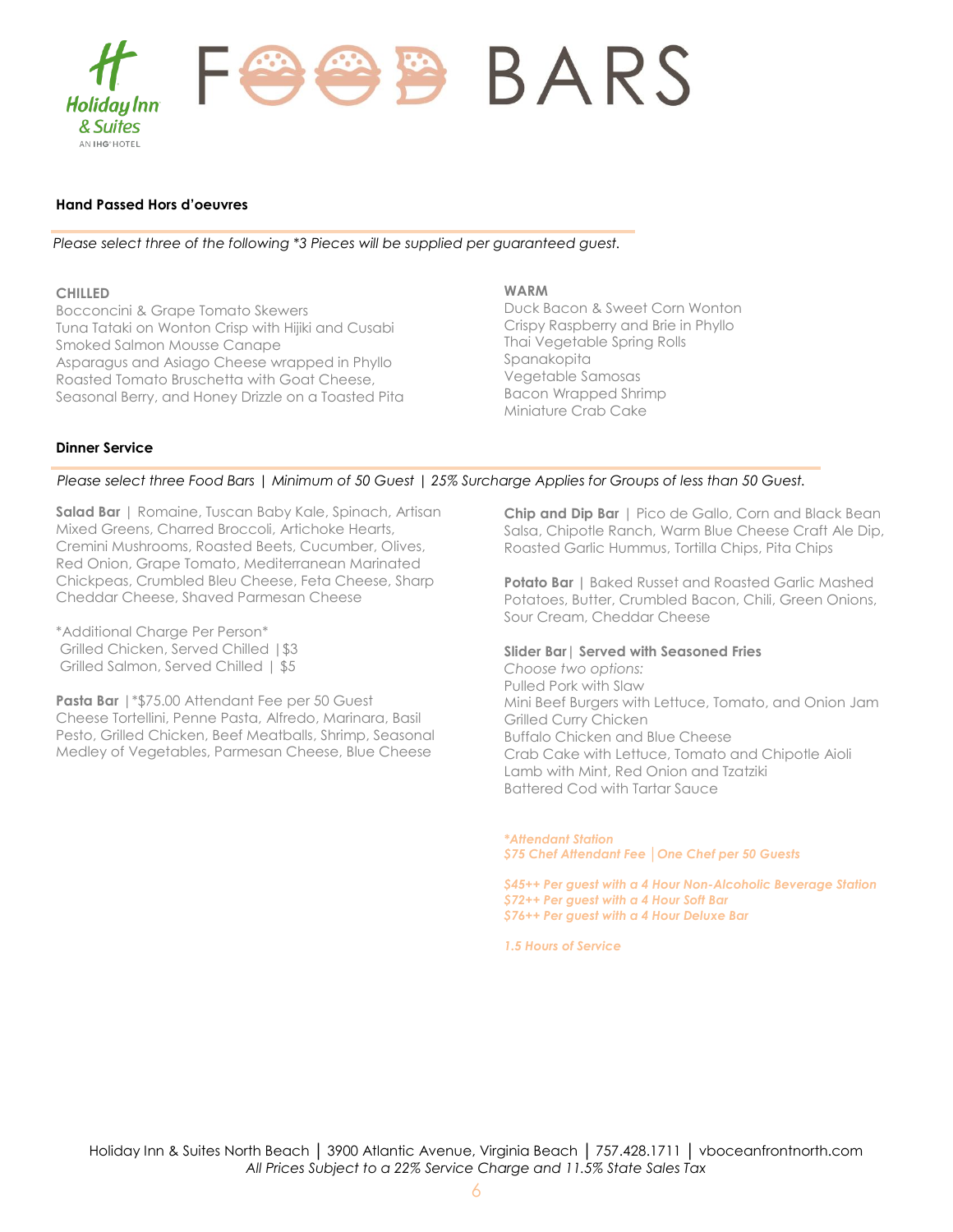

### JORTH BEACH **N NUPTIALS**

#### **MEET & GREET**

Artisan Cheese Display with Seasonal Berries

#### **BRUNCH**

Freshly Baked Assortment of Sweet and Savory Pastries Whipped Butter & Assorted Jellies

Mixed Greens, Grape Tomato, Cucumber, Shaved Red Onion, Buttermilk Ranch, White Balsamic Vinaigrette

Cheddar Scrambled Eggs Smithfield Thick-Cut Bacon Seasonal Vegetable Medley

**ENHANCEMENTS** Omelet or Waffle Station Add \$6.00++ Per Person

Omelet Station\* Made to Order Diced Tomatoes, Diced Ham, Chopped Bacon, Peppers, Mushrooms, Onions, Broccoli, Shredded Jack Cheese or Fresh Made Waffle Station\*

Served with Strawberry Compote, Whipped Cream Cinnamon Honey Butter and a Trio of Flavored Breakfast Syrups

#### **Protein |** *Select One Protein*

Slow-Roasted Sliced Beef with Horseradish Creme Salmon with Tomato, Caper Beurre Blanc Basil Dusted Chicken with Sweet Sherry Cream and Tomato Jam Hot Honey Fried Chicken Honey Bourbon Glazed Ham Sage Sausage

#### **ACCOMPANIMENTS |** *Select One Side*

Cinnamon French Toast Biscuits and Sausage Gravy Cheddar Grits Herb-Roasted Potatoes Wild Rice Pilaf Buttered Broccoli Roasted Garlic Green Beans

*\*\$75++ Chef Fee │One Chef per 50 Guests* 

*\$36++ Per guest with a 4 Hour Non-Alcoholic Beverage Station \$51++ Per guest with a 2 Hour Bloody Mary or Mimosa Bar* 

*1.5 Hours of Service*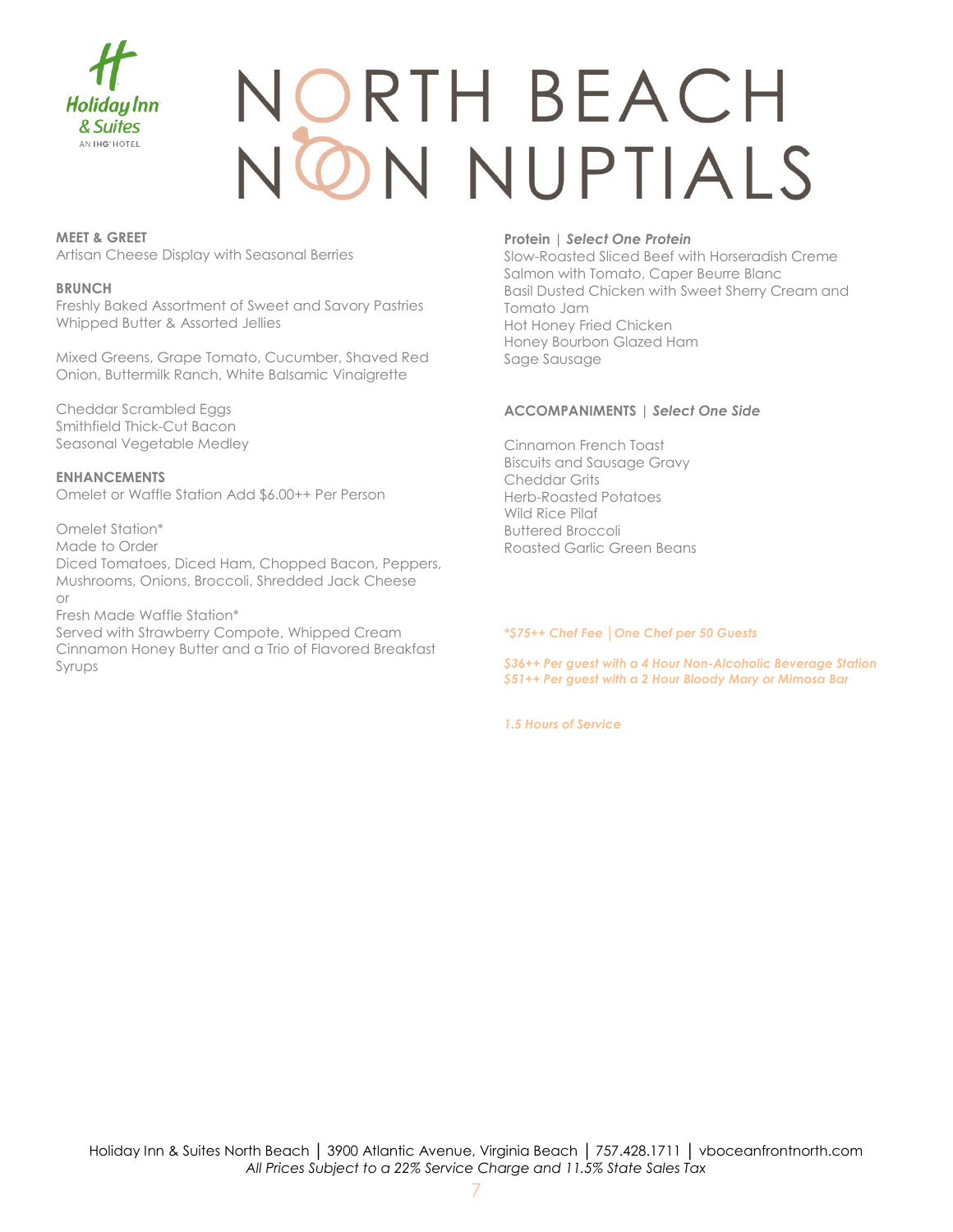

**Gourmet Coffee Station** | Coffee with Flavored Syrups, Whipped Cream, Sugar in the Raw, Chocolate Shavings, Cinnamon Sticks, Chocolate Dipped Biscotti | \$7 Per Guest

**Milk & Cookies** | (select 3 flavors ) Choose from: Chocolate Chip, Sugar, Peanut Butter, Oatmeal Raisin, White Chocolate-Macadamia Nut, Served with Chilled Milk | \$7 Per Guest

**Soirée Size Desserts** | Assorted Petite Desserts including Italian Pastries, Cheesecakes, Cookies and Chocolate Dipped Fruit |\$12 Per Guest

**\*French Market** | Warm Beignets Covered in Powdered Sugar or Cinnamon, Served with Ice Cream, Caramel Sauce and Warm Chocolate Sauce | \$9 Per Guest

**\*Sundae Station** | Served with Vanilla & Chocolate Ice Cream, Bananas, Whipped Cream, Caramel Sauce, Warm Chocolate Sauce, Oreo Crumbles & Strawberry Compote | \$9 Per Guest

**NIGHTTIME NOSH** *Minimum of 50 Pieces*

**Mini Burgers** | Hamburger Sliders with Mustard, Mayo, Onions, Tomatoes and Cheese | \$4 each

-Add Mini Root Beer Floats | \$2 each

**French Fry Bar** | Choice of one Flavor | Garlic Parmesan | Ranch | Buffalo | BBQ | \$3 each

**Homestyle Mac & Cheese** | \$5 each |

**Mini All-Beef Franks** | Mustard, Ketchup, Onion & Relish \$4 each

**Nacho Bar** | Fresh Tortilla Chips with Cheddar Queso Cheese Sauce, Olives, Jalapenos, Salsa, Guacamole and Sour Cream | \$6 each

**Hot Wings** |Bone or Boneless |Choice of one Flavor | Garlic Parmesan, Teriyaki, BBQ, Hot, Chipotle Citrus, Mango Habanero, with Celery and Ranch *or* Blue Cheese \$75

*\* Add an attendant to your fun station for \$75.00++/hour*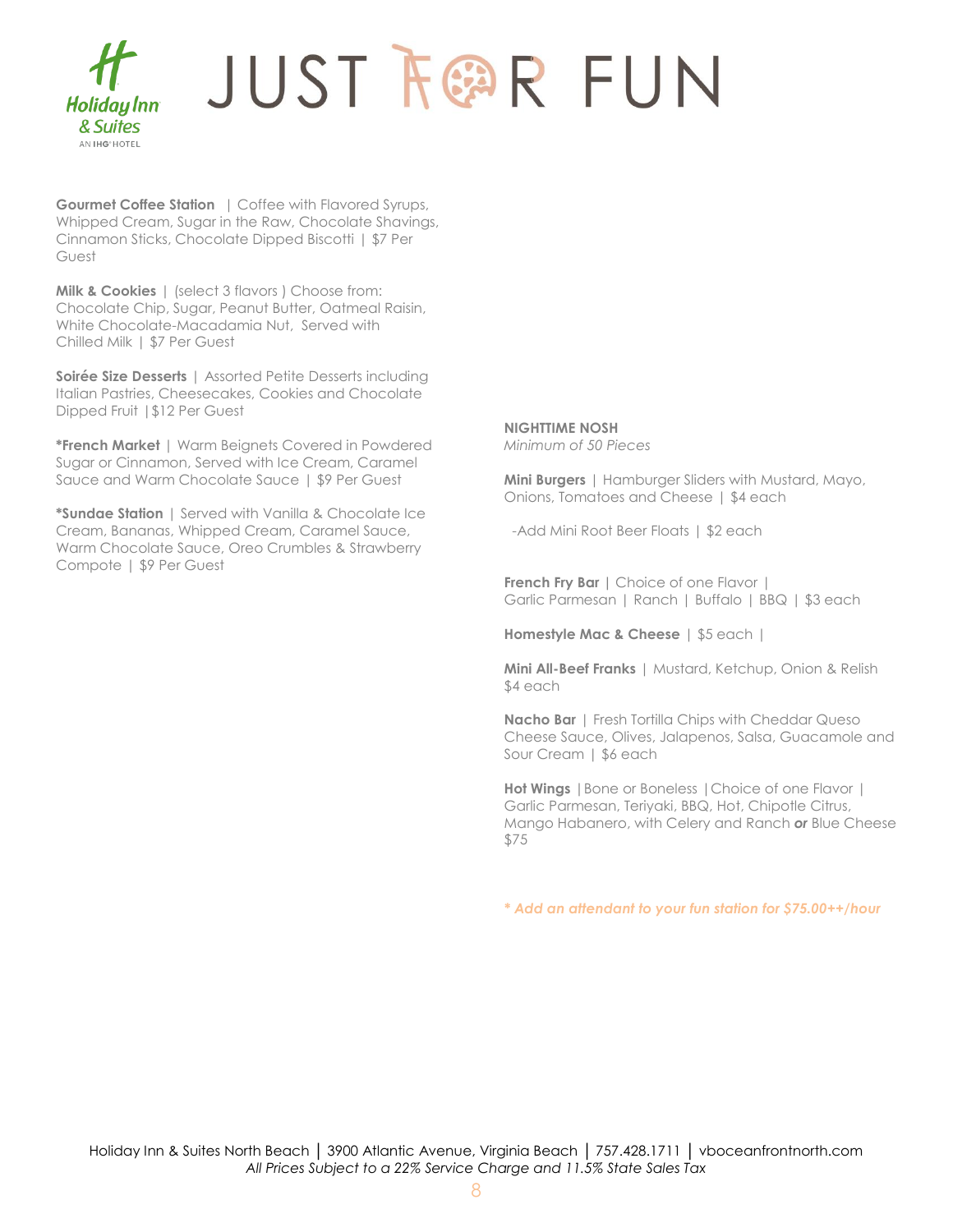

### BEVERAGE PACKAGES

#### **Non-Alcoholic Beverages**

Freshly Brewed Coffee, Decaffeinated Coffee, Premium Hot Teas, Iced Tea and Water

#### **Hosted Soft Bar**

Serving an Assortment of Imported Beer, Domestic Beer, House Wines, Assorted Sodas and Bottled Water \$13 Per Hour For First Two Hours, \$5 Each Additional Hour

#### **Hosted Deluxe Bar**

Serving Deluxe Brand Liquors, House Wines, Champagne, Import Beer, Domestic Beer, Assorted Sodas and Bottled Water

\$19 Per Hour For First Two Hours, \$5 Each Additional Hour

#### **Hosted Premium Bar**

Serving Premium Brand Liquors, House Wines, Import Beer, Domestic Beer, Assorted Sodas and Bottled Water \$22 Per Hour For First Two Hours, \$6 Each Additional Hour

#### **Cash Bar Consumption Bar**

**per Drink Pricing \* per Drink Pricing**  Premium Liquor | \$8.00 Premium Liquor | \$7.50 Deluxe Liquor | \$7.00 Deluxe Liquor | \$6.50 House Wine |\$7.00 House Wine |\$6.00 Import Beer |\$7.00 Import Beer |\$6.00 Domestic Beer | \$6.00 Domestic Beer | \$5.00 Soda | \$3.50 Soda | \$3.00 Bottled Water | \$3.50 Bottled Water | \$3.00

#### **Deluxe Brands**

Absolut, Bacardi, Tanqueray, Jack Daniels, El Jimador, Dewar's

#### **Premium Brands**

Grey Goose, Bombay Sapphire, Makers Mark, Jameson, Jose Cuervo, Hennessy, Captain Morgan

**Imported Beer** Corona, Heineken

**Domestic Beer** Budweiser, Bud Light, Sam Adams, Yuengling

**Robert Mondavi House Wines** Chardonnay, Merlot, Cabernet Sauvignon, White Zinfandel

*A \$75 Bartender Fee per Bartender will apply to All Bars up to Four (4) Hours. Additional hours are charged at \$25.00 per Hour, per Bartender.*

*One (1) bartender required per one hundred guests \*Cash Bar Pricing is Inclusive of Tax*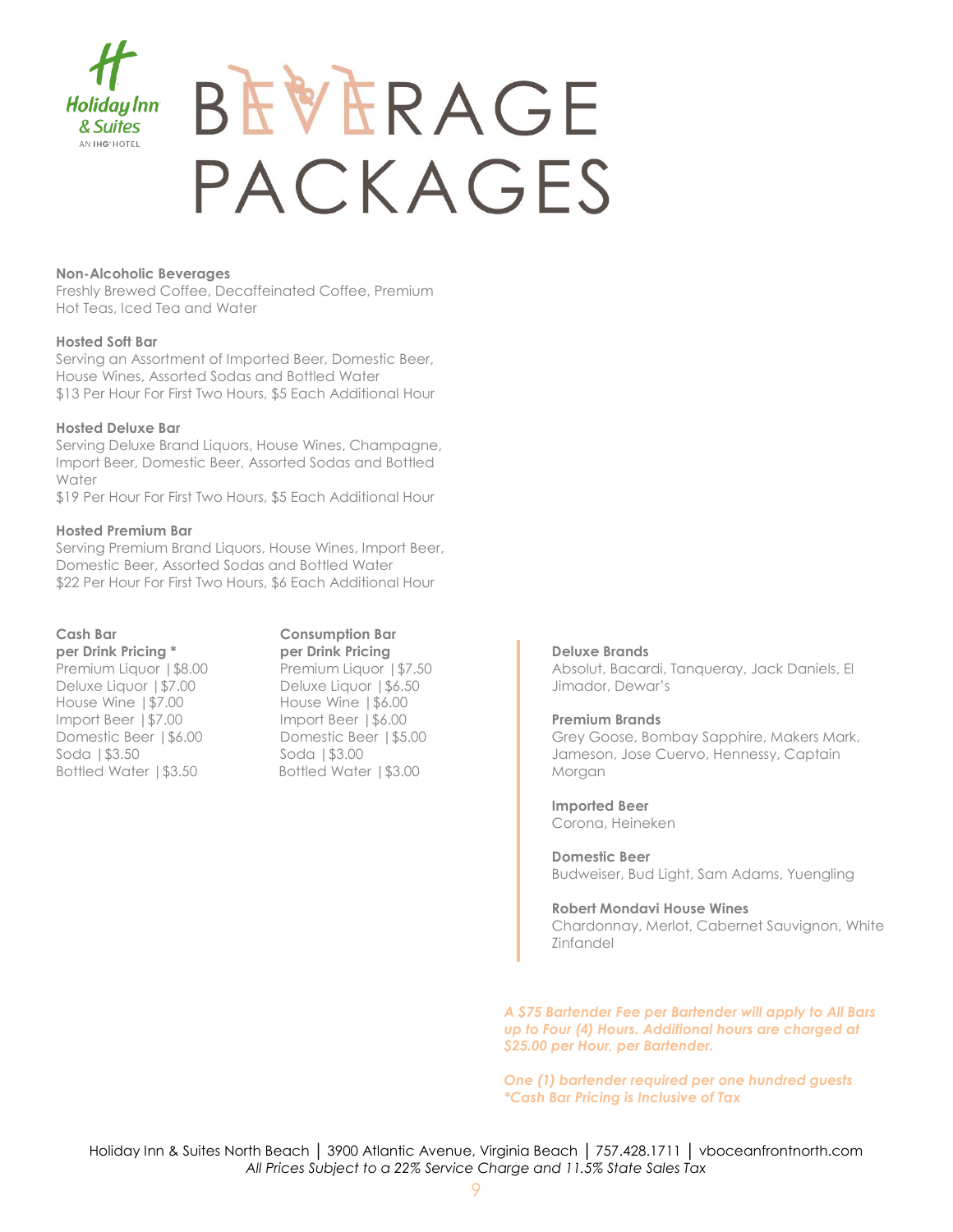

# CEREMONIES

#### **WEDDING CEREMONY**

Banquet Chairs Set Theater Style with Center and Side Aisles

Complimentary Rehearsal Space for a one-hour time frame

\$500.00 plus 22% service charge and 6% sales tax

#### **BEACH CEREMONY**

Ceremony Package Includes: Coordinator for Ceremony Coordinator for 1-hour Rehearsal Up to 50 White Folding Chairs Wedding Arch

\$1,000 plus 22% service charge and 6% sales tax

*\*Couples are responsible for obtaining beach permit from the City of Virginia Beach \*Hotel does not provide back up space for inclement weather*

\*Rehearsal times for ceremonies are offered as a courtesy to our brides and may be arranged through your event manager. Rehearsal times cannot interfere with any of our scheduled events. Rehearsals cannot be guaranteed in the same area as the ceremony however, every effort

### DETAILS MADE EASY

#### **GUEST ACCOMODATIONS**

A room block may be setup for guests attending your event at the Holiday Inn & Suites North Beach. Check in time is 4:00pm and check out time is 11:00am. If you would like to setup a block of rooms, we ask that a minimum of ten guestrooms be booked or the prevailing hotel rate will be offered.

#### **COURTESY VS GUARANTEED ROOM BLOCKS**

A **courtesy room block** is the most flexible option. The hotel will extend a negotiated rate for the group and the rate will be based on availability. The group is not guaranteed a number of rooms. You won't need to pay anything up front and won't be charged penalties for unused rooms.

\*Please note there are many weekends the hotel will sell out months in advance and rooms may not be available for your guests to book.

A **guaranteed room block** will hold a number of rooms until 30 days prior to your event. You will be contracted to book 90% of the rooms in the room block. If 90% of the block is not booked, you will be responsible for paying for the remaining rooms.

The hotel will provide you with a booking link to share with your guests along with a toll-free number to make reservations

#### **FOOD AND BEVERAGE**

Due to Virginia State Laws all food and beverage served in the banquet rooms must be provided by the hotel. Any exceptions (i.e. wedding cakes) must come from licensed and insured vendor and be approved by your catering representative. No food or beverage may leave the hotel premises. Food stations must be guaranteed for full guest count.

#### **MENU SELECTION**

The number of guests attending your function must be given to our Catering Department at least 72 business hours prior to the event. This number will be considered your final guarantee and you will be charged for this number plus any guests that were in addition to the guarantee. If no final guarantee is provided the original amount contracted will be used as the guarantee. The Hotel is prepared to service up to 5% above the guaranteed number.

#### **GUARANTEE**

Your complete menu must be given to your Catering Representative 30 days prior to your event. Our professional staff will be happy to assist you in customizing a menu to fit your specific needs.

#### **FINAL PAYMENT**

Final payment in the form of a credit card or cash is due at least seven (7) business days prior to the wedding date.